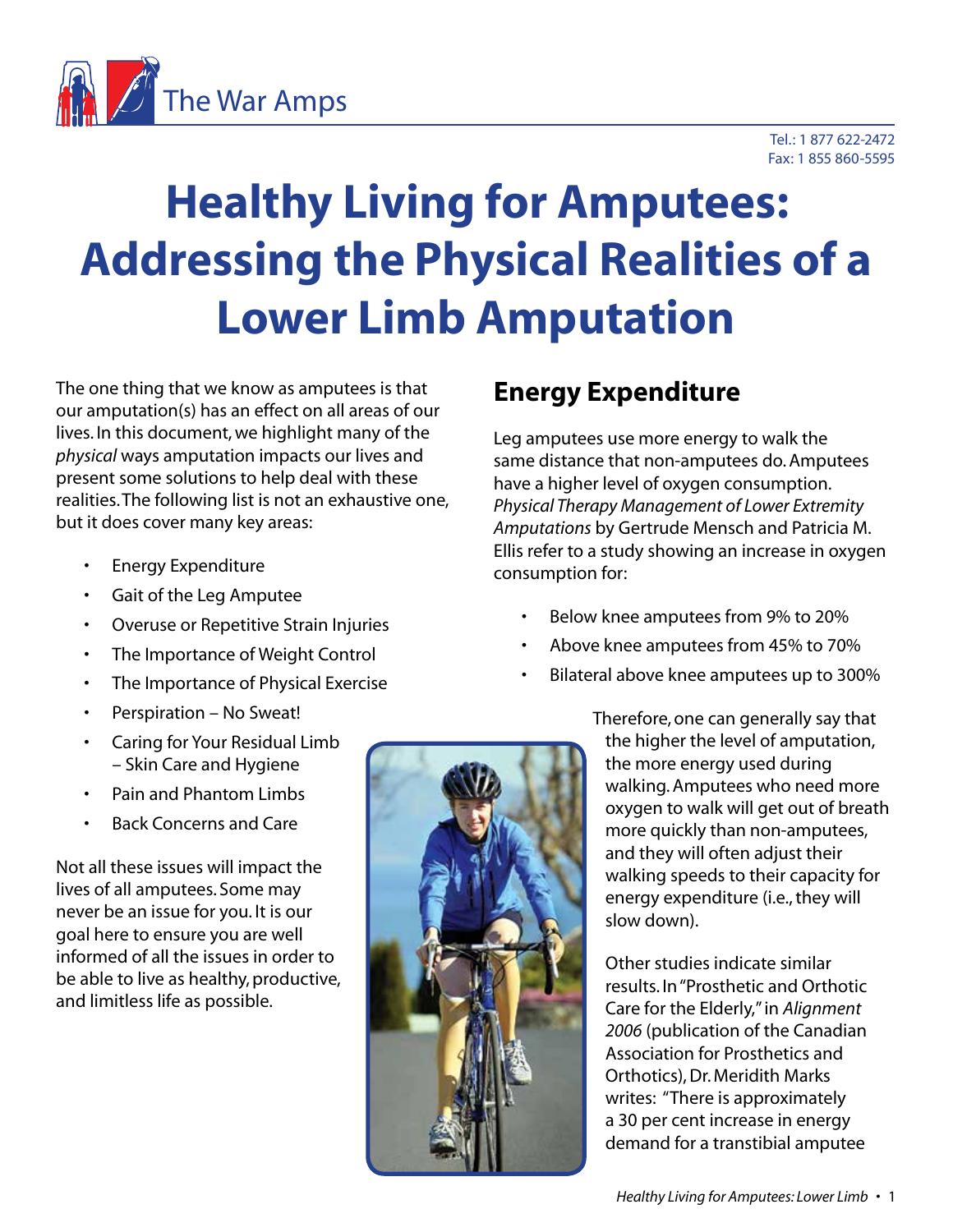and up to 90 per cent increase in energy demand for a transfemoral amputee to walk a set distance (Waters 1992). What is often forgotten is that these same patients automatically slow their speed of walking to maintain their per minute energy requirements at a near normal level."

Also, *Rehabilitation Management of Amputees* (edited by Sikhar Nath Banerjee) indicates that leg amputees have trouble keeping up with peers when walking because they generally walk more slowly than individuals without amputations. Some studies indicate that a comfortable walking speed for below knee amputees is about 22 per cent slower than for individuals without amputations. Therefore, to keep pace with non-amputees when walking, the amputee will use more energy to walk faster. It is clear why amputees, with all other factors being equal, tire more quickly than non-amputees when walking.

*Rehabilitation Management of Amputees* also points out that amputees will use more energy going up *and* down slopes – a ten per cent upward slope doubles the energy required as compared to that needed walking on level ground, and a 20-25 per cent slope triples that energy. On downward slopes, the leg amputee uses ten per cent more energy descending on low grade slopes and that percentage increases with steeper down grades.

Extra weight carried on the body of the amputee or through the artificial limb, such as the weight of heavy winter footwear, increases the amount of energy the amputee uses when walking. For example, an increase of 2½ lb. of shoe weight increases energy use by five to ten per cent; soft or uneven ground increases energy demands by 40 per cent or more; climbing stairs greatly increases energy use, and even descending stairs increases energy use by about one-third.

Simply put, amputees use more energy to walk. Energy efficient prosthetic feet and knees are designed to help alleviate some of this extra energy expenditure. Still, because amputees have higher energy demands, it is clear why a healthy diet and regular exercise are so important.

# **Gait of the Leg Amputee**

Gait is a person's manner of walking. In *Physical Therapy Management of Lower Extremity Amputations* by Gertrude Mensch and Patricia M. Ellis, it is indicated that about 40 per cent of a person's gait cycle is when the leg is in swing phase or when the foot is off the floor and swinging through, while about 60 per cent of the gait cycle is in stance phase when



the foot is in contact with the floor or ground.

Why is it so very important to walk well – to have a good gait? Walking well actually minimizes the additional stresses put on the body. With a poor gait (e.g., limp), the amputee puts stress on the residual limb, the sound limb, other body parts like the trunk and back, and ends up using more energy to walk because he/she has to work harder to bring the body back into balance and alignment.

Admittedly, when you are a new amputee, it seems like it takes much more effort to walk properly. You just want to walk, even if that means with a poor gait. However, learning to walk properly will result in a more energy efficient gait down the road. A lack of proper training and practice on the amputee's part may result in the amputee developing poor walking habits which are difficult to break.

A few examples of common amputee gait problems include:

**Stiff-legged walking** – caused by amputees with short residual limbs keeping the knee stiff due to poor leverage or a fear of falling.

**Abducted gait** – the prosthetic leg is swung out to the side of the body, it may be caused by poor balance, pinching of the residual limb by the inside socket brim or fear of the prosthetic knee buckling.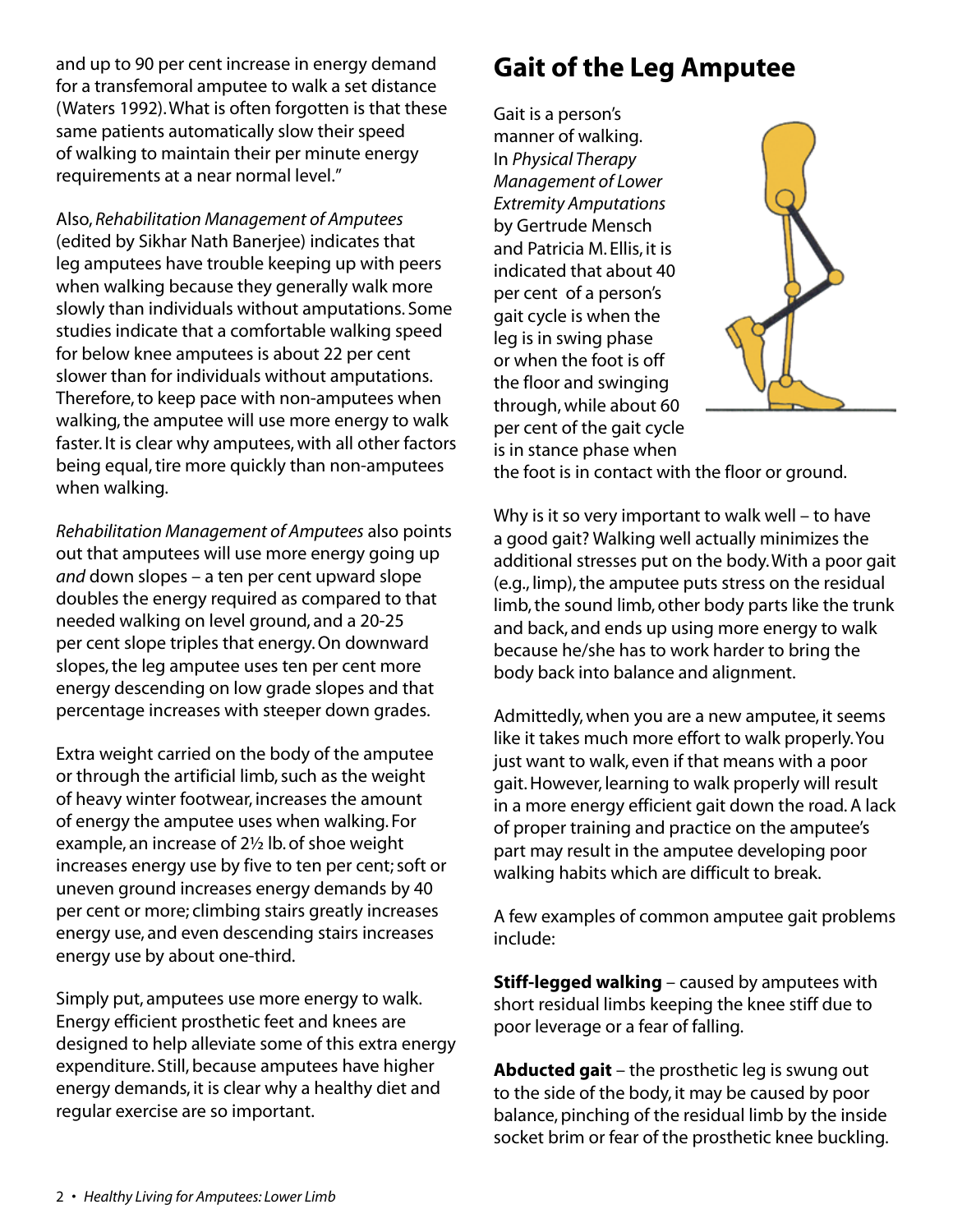**Hip hiking** – keeping the prosthetic knee stiff and hiking up on the toes of the sound foot to ensure the prosthetic foot clears the ground, it may be caused by an inability to manage the weight of the prosthesis, not using the knee properly, unequal step lengths, or problems like osteoarthritis of the hip.

**Uneven step length** – caused when amputees take a longer step with the prosthesis than the sound limb resulting in less time bearing weight on the prosthesis, it may be caused from lack of perception, fear of falling or residual limb pain.

The article "Understanding Gait Deviations" in *O&P Business News* (December 15, 2006) states: "Many lower limb amputees take on pathological gait patterns where certain movement deviations substitute for those that the amputee cannot perform. Jacqueline Perry, MD, said in her book *Gait Analysis: Normal and Pathological Function*, these compensations cause energy cost to increase and often compromise function."

To walk well, the amputee must have a comfortably fitting socket, a properly aligned artificial leg, and proper training. Consulting a physiotherapist who has worked with amputees to develop a proper training program is important. Using a mirror at home to watch themselves walk, or videotaping themselves, allows amputees to see how well they are doing. Exercise is important generally, and specific exercises can help build up the muscles used in operating an artificial leg.

#### **Overuse or Repetitive Strain Injuries**

Lower limb amputees have to compensate for their missing limb, even if they wear a prosthesis. This means the sound limb takes more wear and tear, called *chronic higher loading.* Some studies indicate that chronic higher loading through the prosthesis may increase the risk of degenerative joint disease. A 1978 study, *Bone and Joint Changes in Lower Limb Amputees,* indicated increases in osteoarthritis, back pain, scoliosis and osteoporosis; and a 1994 study *Osteoarthritis and Elderly Amputee Gait* (Drs. Ed Lemaire and Ronald Fisher) of below

knee amputees concluded that "based on clinical and biomechanical results, long-term transtibial prosthetic users can be considered to have an increased risk for developing OA (osteoarthritis)."

With that in mind, it is an important issue for amputees to consider, even at a young age. Though we cannot expect very young children to understand the impact decades down the road of what they do or do not do now, all amputees need to be encouraged to simply take care of their bodies. Healthy living – that is, eating well and physical exercise – is the first step to preventing any possible future conditions. Another very positive point is that improvements in prosthetic components will continue to provide energy return, shock absorption, and more natural function which will all aid in alleviating potential problems for amputees.

A research update, "Difference in Leg Lengths Could Indicate Pattern for Osteoarthritis," in *O&P Business News* (January 1, 2007) states that "a leg length difference of as little as two cm is associated with knee and hip osteoarthritis." Though the research did not refer to unequal leg lengths specific to wearing a prosthesis, the correlation to prosthesis wear is clear. Prosthetists understand how crucial leg length equality is and that is why they are so careful in checking for it during the prosthetic fitting.

Another important point for lower limb amputees to remember is to wear your prosthesis or use a mobility aid as much as possible. Limit hopping on your sound leg as it can lead to injury from overuse or by stubbing your toes or falling.

In *Reintegration and Adjustment As Seen by the Amputee*, Cliff Chadderton sums it up like this:

"A long time study of these problems by The War Amps indicates that while the development of such after-effects is inevitable, it can be slowed, and possibly the effect can be lessened, if the amputee, and those responsible for his/her care, will take necessary precautions to ensure he/she has a properly fitting prosthesis [and] it goes without saying that if the amputee can initiate and maintain a program of physical exercise, designed to develop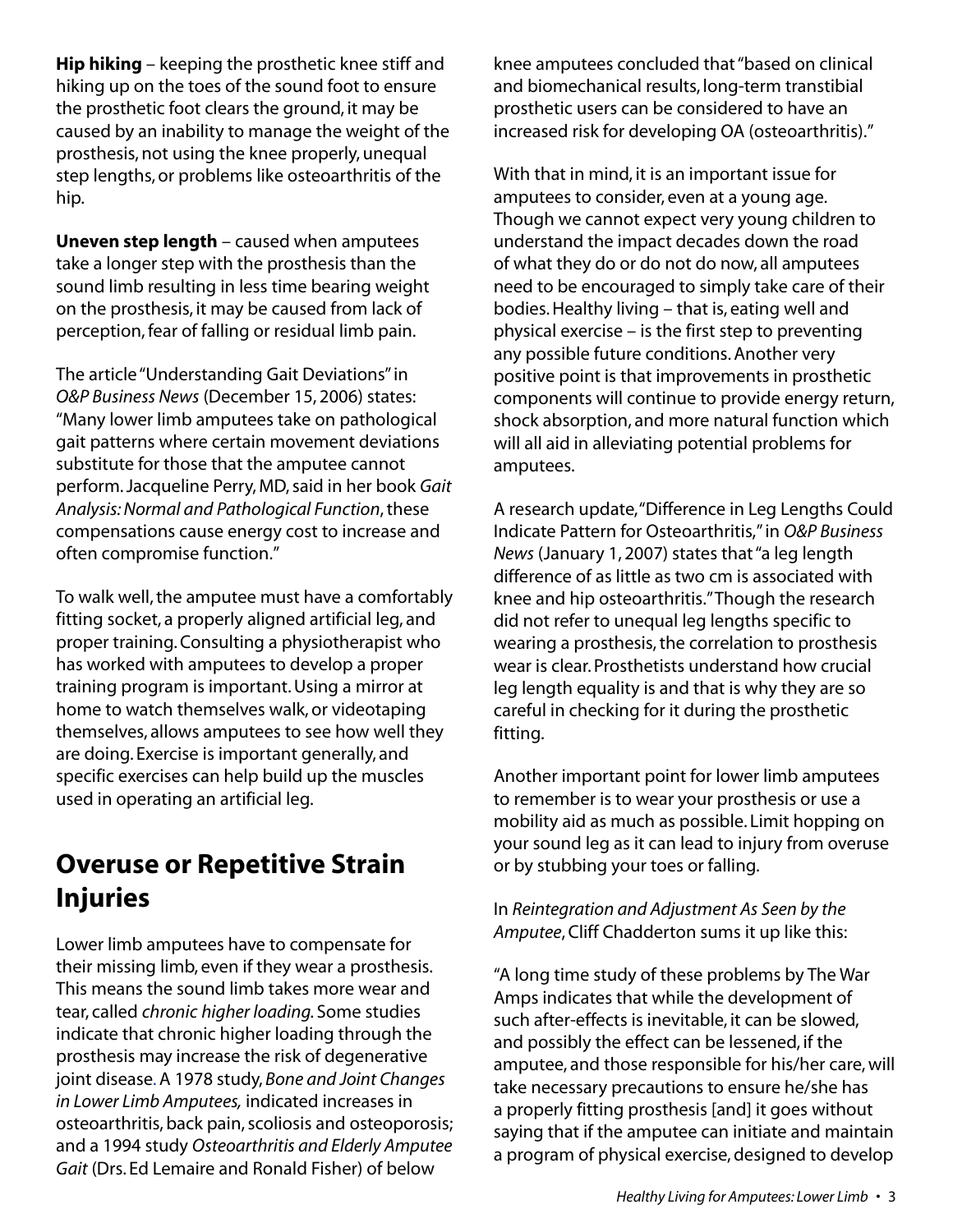the non-amputated part of the body and the inter-related muscles, ligaments and tendons, the incapacity of such sequelae can be minimized."

#### **The Importance of Weight Control**

In determining the appropriate weight goal for an amputee, usual weight-to-height ratios do not apply because an artificial limb actually weighs less than a human limb. Besides the simple fact that it is overall a good health practice, maintaining a healthy weight is of additional importance for amputees who wear prostheses. A change in weight of just five lb. can make an artificial limb uncomfortable to wear. A change in weight of ten lb. or even less can mean a new socket is needed. Doctors and dietitians agree that the best way to get to and maintain a healthy weight is to eat wellbalanced meals and to exercise regularly.

#### **The Importance of Physical Exercise**

Everyone should get physical exercise, but why

is it particularly important for amputees to exercise regularly? Simply put – because amputees use more energy in day-to-day activities and they need strong muscles to tolerate the weight of a prosthesis and to operate it.

"Chapter 32: Energy Expenditure of Walking" in the *Atlas of Amputations and Limb Deficiencies; Surgical, Prosthetic,* 



*and Rehabilitation Principles (Third Edition)* states "Studies have shown that aerobic conditioning exercises both increase walking speed (by eight per cent) and decrease rate of oxygen consumption (by six to ten per cent) in subjects with transtibial and transfemoral amputations. Achieving and maintaining both cardiovascular fitness and muscle strength, therefore, are critical to the economy of walking and the long term functional status of individuals with lower limb amputations."

Amputees need a combination of *strength* training and *cardio-vascular* training. Strength training builds up your muscles while cardio-vascular training helps you use oxygen better and improves your heart and lungs. There are countless programs, books and resources on exercise that can be applied to amputees. Amputees develop unique ways to take part in exercise programs or sports – working with therabands or weights is a good way to strength train, while activities like swimming, cycling, running or even walking provide good cardio-vascular training.

## **Perspiration – No Sweat!**

Perspiration is the way the body controls its temperature. Doing any activity uses a certain amount of energy. This energy creates heat in the body. This heat escapes the body as perspiration. Once the body perspires, air circulates over the body cooling it and drying up the perspiration.

It is regularly observed that amputees seem to perspire more than people without amputations. The reasons for this are numerous:

- Amputees use more energy in many daily tasks – walking requires more effort and energy, and this increased energy generates increased heat that is released as perspiration.
- Amputees have less skin surface skin partially controls body temperature as it is the means of perspiration leaving the body, and because the amputee has less skin surface, the remaining skin surface compensates by perspiring more. This is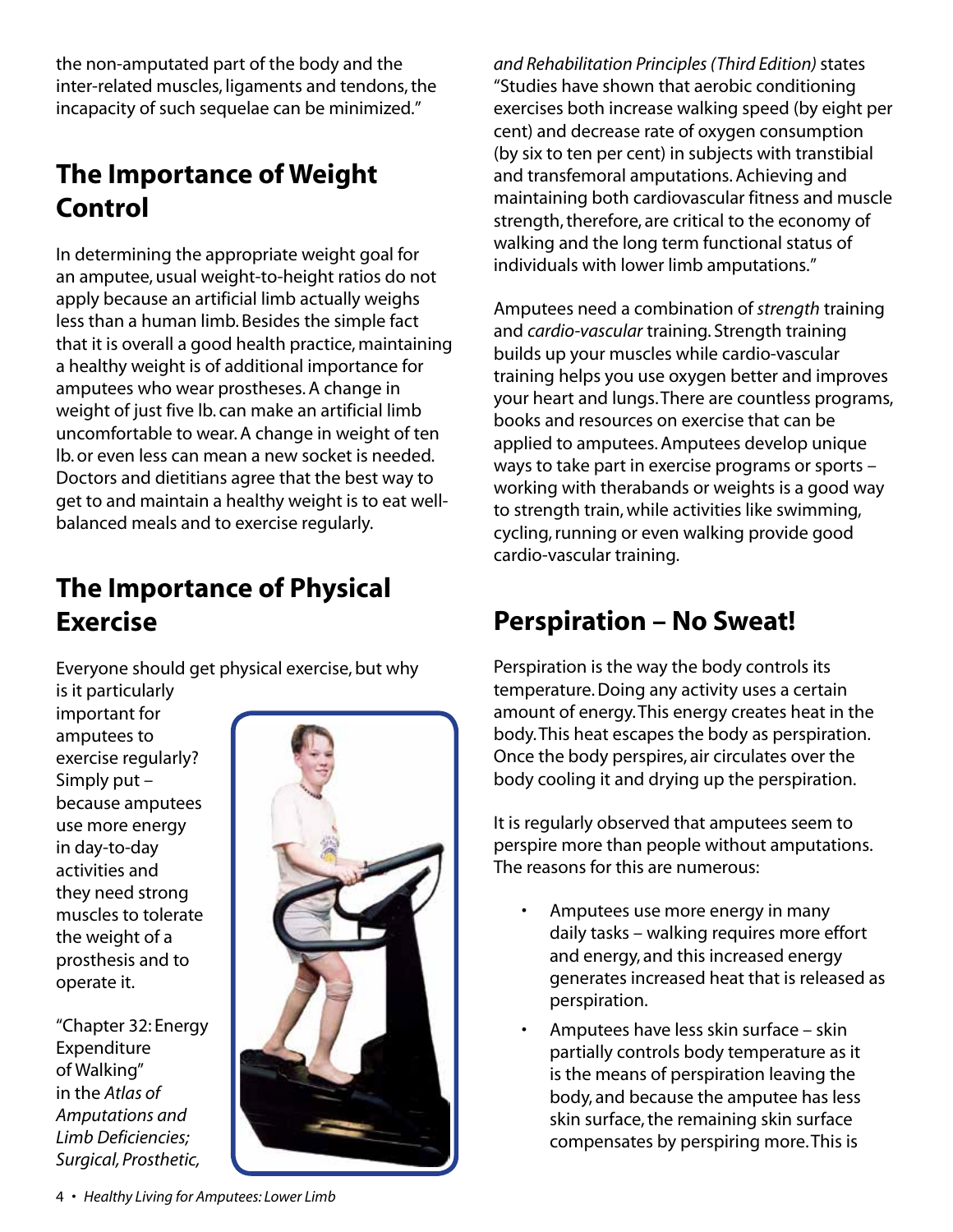particularly evident with amputees missing several limbs.

- The residual limb is enclosed in a prosthetic socket so the perspiration that results cannot get exposure to air to dry and evaporate so it rests in the socket against the skin.
- Sockets hinder the release of perspiration in the areas of your large sweat glands in the groin area.

Perspiration can lead to problems such as general discomfort, skin abrasions from pistoning inside a perspirationsoaked socket, bacteria growth, and odour.



There are steps amputees can take to limit and

control the effects of perspiration (more on this under Caring for Your Residual Limb – Skin Care and Hygiene):

- Clean the residual limb and socket.
- Certain properties of residual limb or stump socks can help. The different types of fabrics that socks are made of provide different benefits. A few particular materials are: Silicones, which provide good cushioning of the residual limb and may help control perspiration; Coolmax fabric by Dupont, which provides a cooling effect by wicking the perspiration away from the skin (it's used in some socks by most prosthetic companies now); X-static material is made with a layer of pure silver which naturally inhibits the growth of bacteria. Whatever kind you use, using clean socks every day and even changing them during the day if necessary will help.
- Some amputees find removing the artificial limb part way through the day to clean the socket and residual limb helps prevent sores. This is because perspiration build-up in the socket causes the residual limb to piston in the socket leading to friction and thus sores.
- There are a large number of over-thecounter products that can be used to help control perspiration – some amputees use an antiperspirant on the residual limb – and some of the ones mentioned to us include: Secret Platinum, Pure & Natural Crystal Deodorant Stone, Drysol (a behind-thecounter product). Some products like AXE deodorant, Right Guard Extreme and Adidas spray or gel are preferred for their ease of handling. Dehydral is an antiperspirant/ antibacterial cream. Some prosthetic companies have their own products to address this issue, such as the ALPS spray.
- For severe cases of hyperhidrosis (extreme perspiration), a Drionic unit may be used. It is an electronic device that gives small electrical shocks to the skin to close up perspiration ducts. Botox injections in problem areas may also be suggested, which will disrupt nerve signals to the sweat glands.

Products to specifically address odour associated with perspiration build-up in prosthetic sockets include:

- ProstheCare spray by Cascade Orthopedic Supply, available through your prosthetic centre
- Benefect spray by Sensible Life Products
- Xzuber cream by JMG Products
- Natural Liquid body Powder (goes on as a lotion and dries as a powder) – by Trulife Limited, available through your prosthetic centre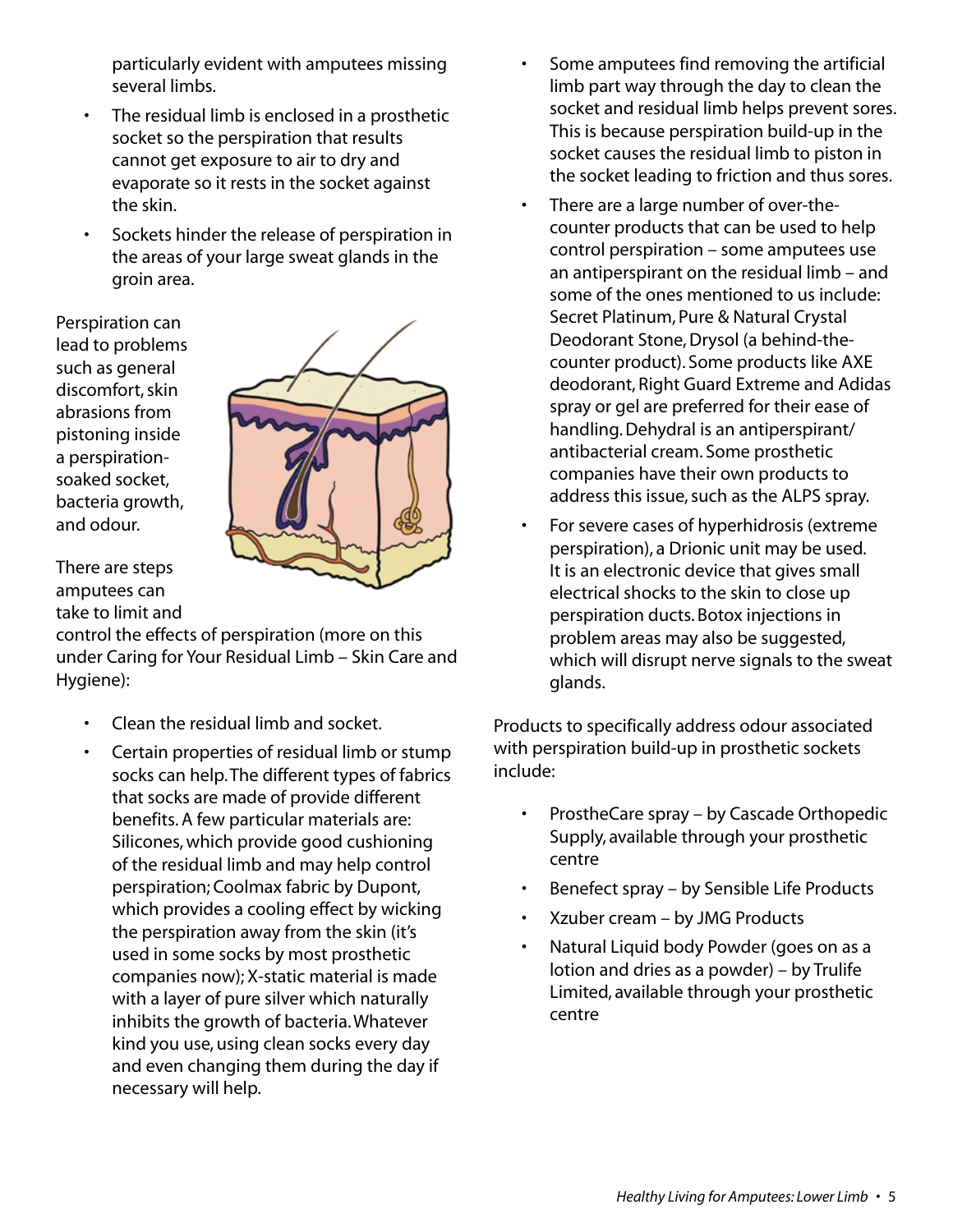### **Caring for Your Residual Limb – Skin Care and Hygiene**

Occasional skin problems on the residual limb are a part of life for amputees who wear prosthetic devices. Skin problems can result for several reasons:

- Perspiration builds up in the socket which causes friction, and that friction leads to abrasions.
- Prosthetic sockets apply pressure that the skin was just not biologically designed to tolerate, so the pressure, friction and shear forces break down the skin.
- The moist, warm environment of a prosthetic socket is a perfect breeding ground for bacteria which cause skin problems.
- Sockets are made from plastics, resins, and other materials that might cause skin irritations or allergic reactions.

The skin usually fights bacteria through normal drying of perspiration by the air and from acids that the oil glands secrete. The normal drying action is prohibited when the residual limb is enclosed in an airless socket. Moisture gets trapped inside and some bacteria actually grow more rapidly in such moist environments.

Some problems amputees experience are edema (swelling), dermatitis, cysts, folliculitis, fungal infections, eczema, scars and ulcers.

There are many lotions and creams to address minor skin irritations and abrasions. Some simply help *moisturize and condition* the residual limb and protect it from irritation:

- Creams and lotions with vitamins A and E available at your drugstore
- Uremol (with urea as the active ingredient) available at your drugstore
- Wellskin Moisturizer available at your drugstore
- ALPS Moisturizer or Prosthetic Ointment (with vitamins A and D) – by ALPS South Corporation, available through your prosthetic centre
- Easy Donn (with conditioners and essential oils) – by Cascade Orthopedic Supply, available through your prosthetic centre
- EDAP (only available through prosthetic centres) contains

vitamins A, E and D; ADAPTSKIN, a product made by an amputee from his personal experience – by Adaptlabs

PROSTMETIC<br>SKIN LOTION

**DR SENSITIVE SKIN** 

**EDAP** 

 $\bullet$ 

Many products have medicinal or antibiotic properties to help heal sores or abrasions. The first four bulleted items refer to over-the-counter products available at drugstores:

- Bactroban, Polysporin or Ozonol
- Products containing Aloe Vera
- Gold Bond medicated powder contains zinc oxide, talc, and menthol
- An antihistamine cream can relieve a pink rash that usually results from heat and moisture over the residual limb
- Products by prosthetic manufacturers such as Derma Repair by Otto Bock Healthcare – available through your prosthetic centre
- Prescription products (e.g., Lotriderm that contains the healing agent Betamethasone) – requires a doctor's prescription

Products that *protect* areas against friction and shield blisters or abrasions while they heal include:

• Mineral or baby oil around and under the edge of the liner – available at your drugstore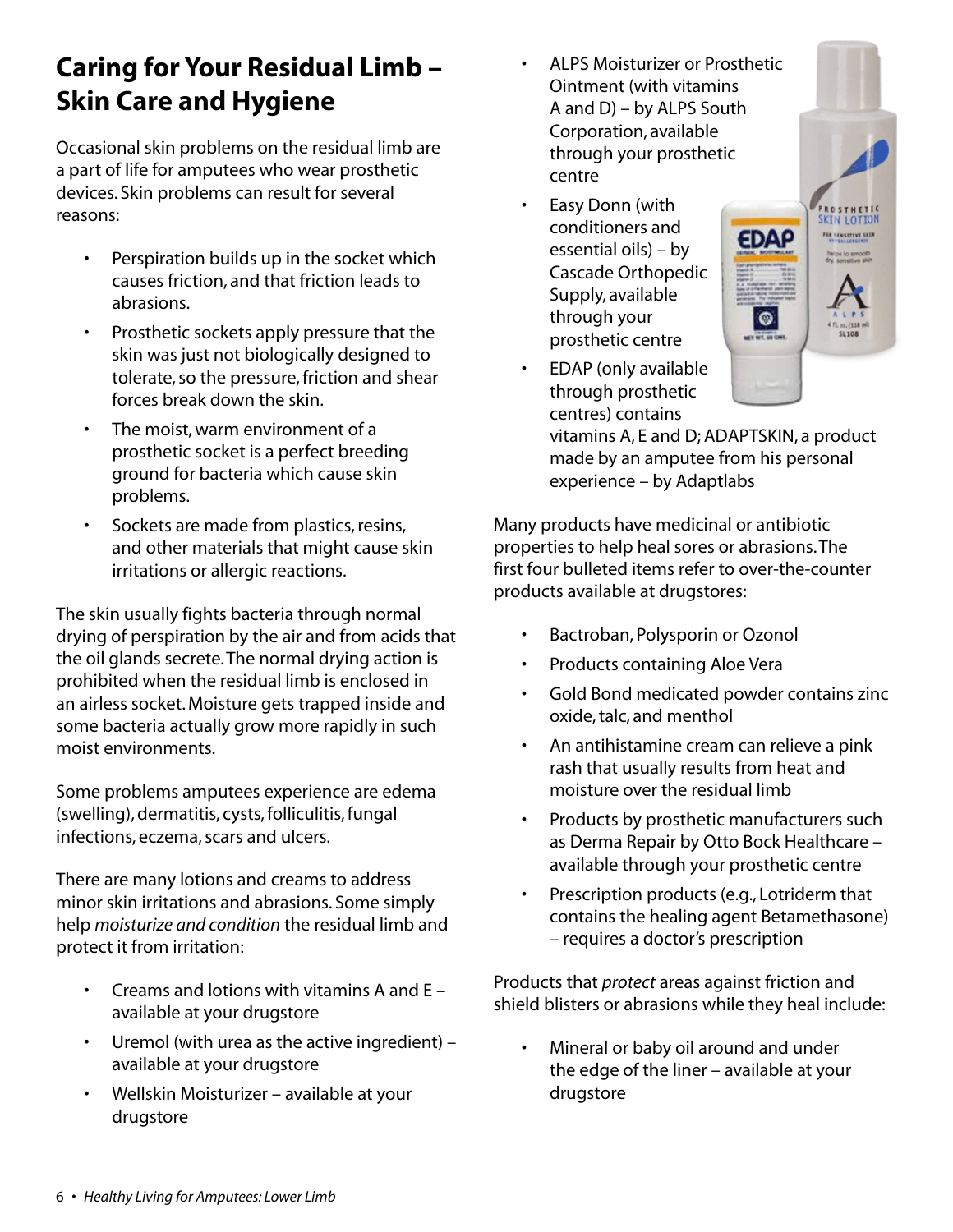- Derma Prevent (a lubricant which dries on the skin to provide an invisible layer of protection) – by Otto Bock Healthcare, available through your prosthetic centre
- ALPS Skin Lotion (a silicone lubricant) by ALPS South Corporation, available through your prosthetic centre
- ChafeZone (a stick product similar to a deodorant stick) – available through SportMeds Inc.
- Second Skin (medicated gel sheets which are covered by adhesive) – by Spenco®, available at drugstores or sporting goods stores
- OpSite and Cica-Care (gel sheets which are covered by adhesive) – by Smith+Nephew, available through your prosthetic centre

For serious or persistent skin problems, it is important to always consult a doctor.

Taking care of your residual limb and socket of your artificial limb is a daily requirement for all amputees. As the saying goes – an ounce of prevention is worth a pound of cure.



Cleaning tips for the amputee's residual limb and socket:

- Clean the residual limb thoroughly with mild soap and warm water daily; rinse well as a soapy film can irritate the skin. Some amputees like to use cleaning products like pHisoderm, Cetaphil, Spectro Derm – available at your drugstore.
- For the residual limb or prosthetic socket or liner, some prosthetic companies have their own products or cleaning systems, such as Otto Bock's Derma Skin Care, Ossur's Iceross Clean and Simple, or Centri's Cleani-Stump

disposable wipes – available from your prosthetic centre.

- Wash at night preferably  $-$  this gives the residual limb and socket plenty of time to dry completely – any residual moisture that is not quite dry can cause tackiness between the socket and skin, and the resulting friction can cause abrasions.
- In the case of socket liners, having two will allow you to use one while the other is left to air dry for use the next day.
- Change stump socks daily and more often if the weather and perspiration issues warrant it.

The items mentioned in this section are simply many of the products amputees have told us they use. This is not an exhaustive list of what is or can be used by amputees.

## **Pain and Phantom Limbs**

The reality of life for amputees, certainly for those who use a prosthesis, is that there will sometimes be pain. It may be felt as residual limb pain, phantom limb pain, back pain (see more below)

and pain in the other remaining limb.

When it comes to the implications for amputees, much has been written on the topic of pain. We have compiled material into a booklet called *Pain and Phantom Limbs* which is available through the National Amputee Centre.